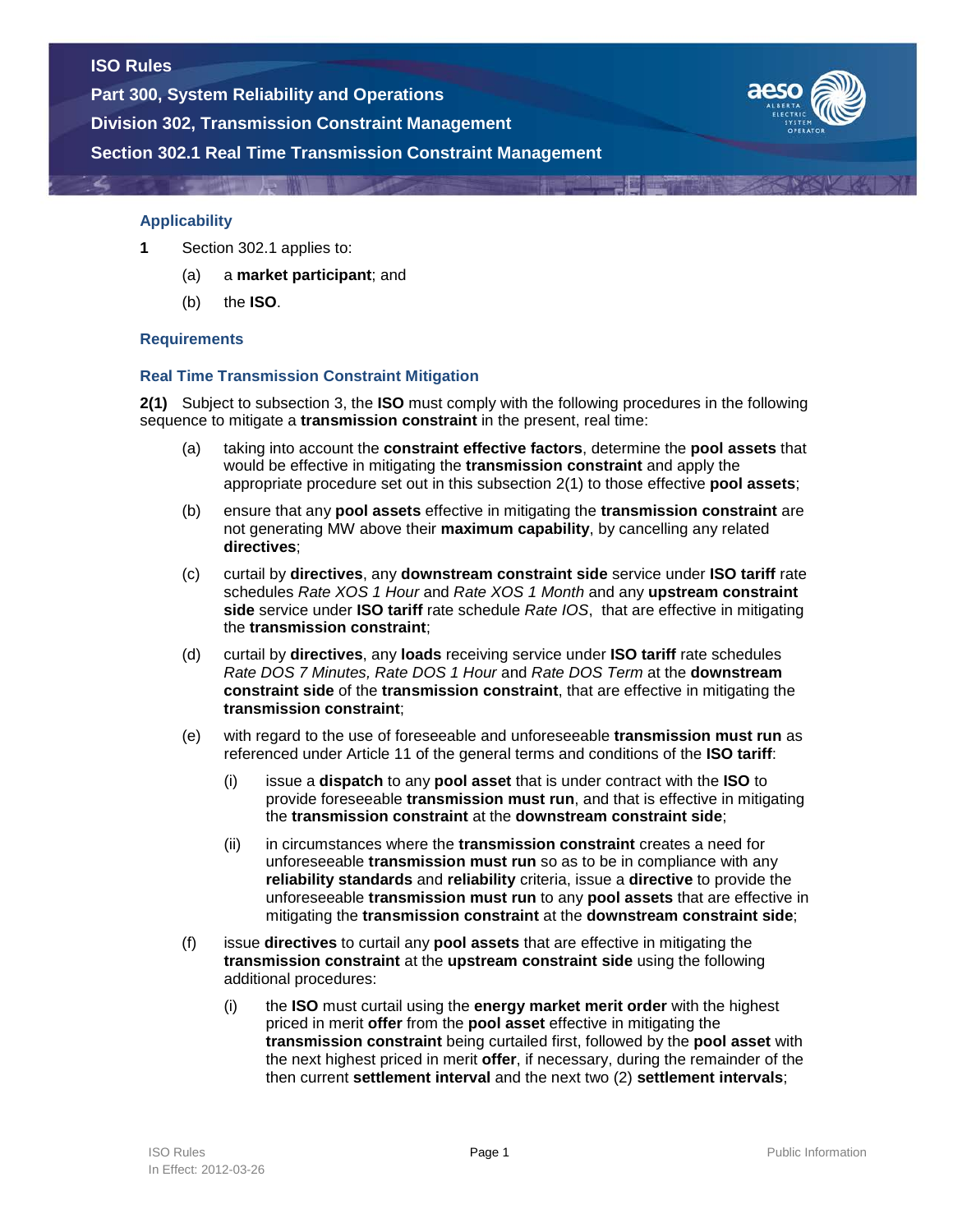

- (ii) if there is a need to curtail two (2) or more such **pool assets** having equally priced **offers**, then the **ISO** must issue **directives** to the **pool assets** to curtail using a pro-rata methodology;
- (iii) if the **transmission constraint** persists on a continuous basis for longer than the remainder of the then current **settlement interval** and the next two (2) **settlement intervals**, then the **ISO** must reallocate the required curtailment, using a pro-rata methodology, to all **pool assets** having in merit **offers** that are effective in mitigating the **transmission constraint**; and
- (g) curtail by **directives** any **loads** receiving service under **ISO tariff** rate schedule *Rate DTS* at the **downstream constraint side** of the **transmission constraint**, if so required by the **reliability** criteria*,* using the following procedures:
	- (i) the **ISO** must allocate the **load** curtailment using the **energy market merit order** with the lowest priced effective **bid** being curtailed first, followed by the next lowest priced effective **bid**, if necessary;
	- (ii) if there is a need to curtail **loads** with equal price **bids,** or there are no **bids** remaining, then the **ISO** must curtail using a pro-rata methodology.
- **(2)** With regard to any of the procedures set out in subsection 2(1):
	- (a) the **ISO** must issue **dispatches** for **dispatch down service** as appropriate in accordance with subsection 6.3.6.3 of the **ISO rules**, *Determining Dispatch Down Service Dispatch Quantity*;
	- (b) the **ISO** must use established procedures as appropriate to restore the energy and supply balance to the **interconnected electric system**, including the issuance of **dispatches** to increase or begin energy production to any **pool assets** that are at the **downstream constraint side** of the **transmission constraint,** in accordance with the **energy market merit order**.

**(3)** With regard to any of the procedures set out in subsection 2(1) that involve **pool asset** or **load** curtailment, if the **pool asset** or **load** is supplying both **ancillary services** and energy production, then the **ISO** must first curtail **ancillary services** before energy production.

**(4)** When a **transmission constraint** has activated or is expected by the **ISO** to activate a **remedial action scheme,** then after the **ISO** has ensured that the **interconnected electric system** is operating in a safe and reliable mode, the **ISO** must recommence the procedural sequence set out in subsection 2(1) to manage the **transmission constraint**.

## **Additional Real Time Constraint Management Procedures**

**3** As the circumstances may warrant, the **ISO** may take into account the following alternative or complementary procedures to mitigate any present, real time **transmission constraint**:

- (a) if the result of following the procedures set out in subsection  $2(1)(f)(i)$  will be to curtail any **pool asset** below its **minimum stable generation** level but the **ISO** expects the **transmission constraint** to last only a short duration, then the **ISO** by **directive** may curtail the **pool asset** to above or at the **minimum stable generation** level of that **pool asset**;
- (b) in circumstances where abnormal operating or market conditions exist, the **ISO** acting reasonably may, in implementing mitigation measures to address a **transmission constraint**, take procedural steps not listed in subsection 2(1) if those steps are substantially consistent with **good electric industry operating practice** and the duties of the **ISO** under the **Act** to direct the safe, reliable and economic operation of the **interconnected electric system**;
- (c) the abnormal conditions referred to in subsection 3(b) include circumstances of unusual natural risks to the **interconnected electric system**, and issues raised by a